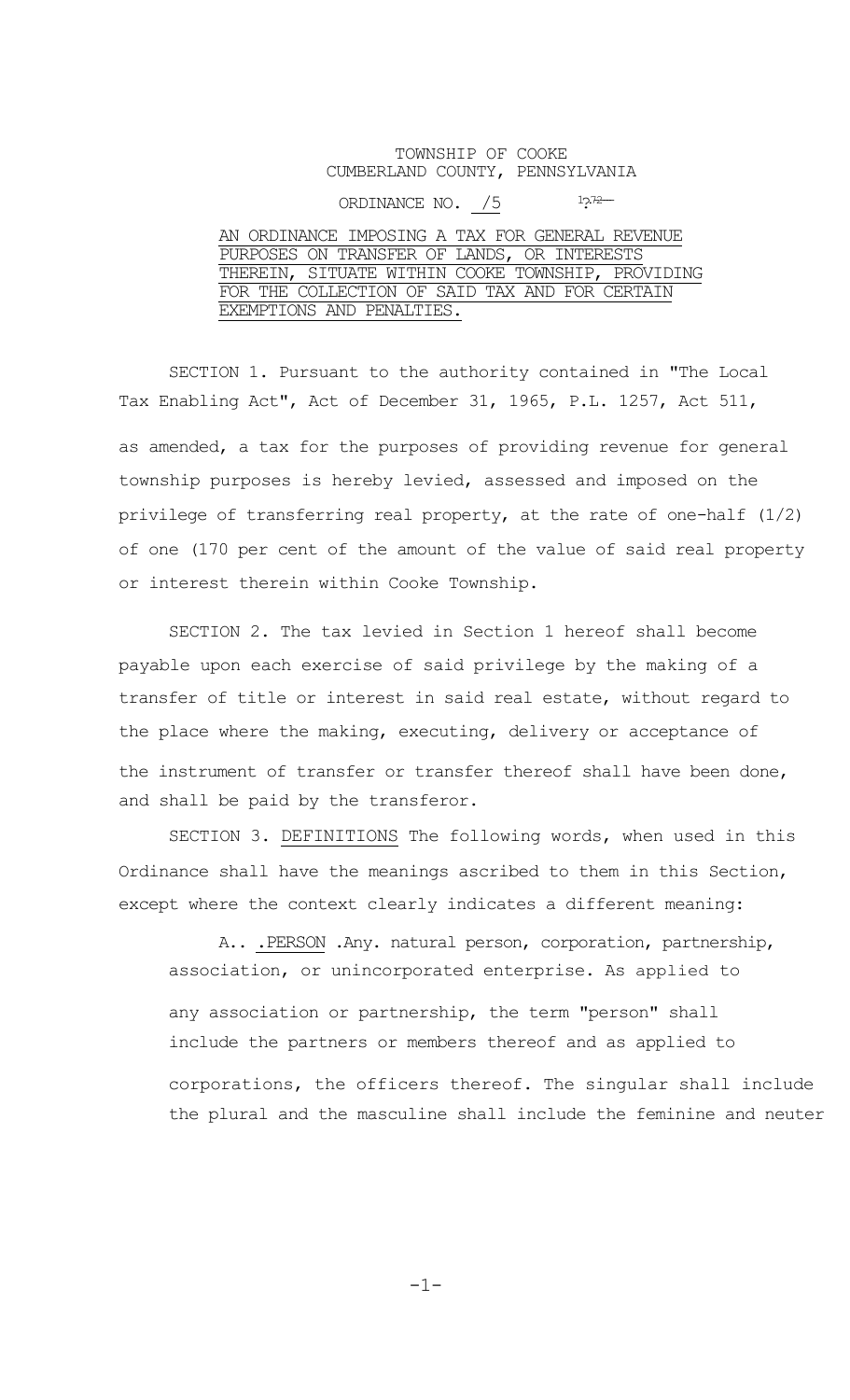B. TRANSFER A transaction whereby all or parts of the interest of any person in lands, tenements, hereditaments, or any real property situate within Cooke Township, passes to another person by deed or other instrument of conveyance, except those transactions which are now, or hereafter may from time to time be exempted from payment of the Pennsylvania Realty Transfer Tax and as specifically exempted and excepted from such tax under Section 2 (1) of "The Local Tax Enabling Act" above cited.

C. VALUE The actual monetary worth or value of the property transferred at the time of the transfer. The actual consideration for the transfer shall be prima facie evidence of the actual monetary worth or value of the property transferred, and the monetary value shall include all liens, mortgages or other encumbrances on the property so transferred. The term actual consideration" as used herein shall be construed to mean the cash agreed to be paid, or paid, for the execution and delivery of the Instrument effecting the transfer together with the face value of all liens, mortgages or other encumbrances secured on the real property transferred by said Instrument, together with any other evidence of indebtedness or promise, either oral or written, given by the Grantee to the Grantor, his nominee, or anyone in his behalf, as full or part consideratior for said Instrument; provided that where said Instrument shall set forth a small or nominal consideration, the value shall be determined from the price set forth in, or the actual consideration for, the contract or agreement of sale, which shall not be less than the amount of the highest assessment of said real property or interest in real property for local tax purposes.

$$
-2-
$$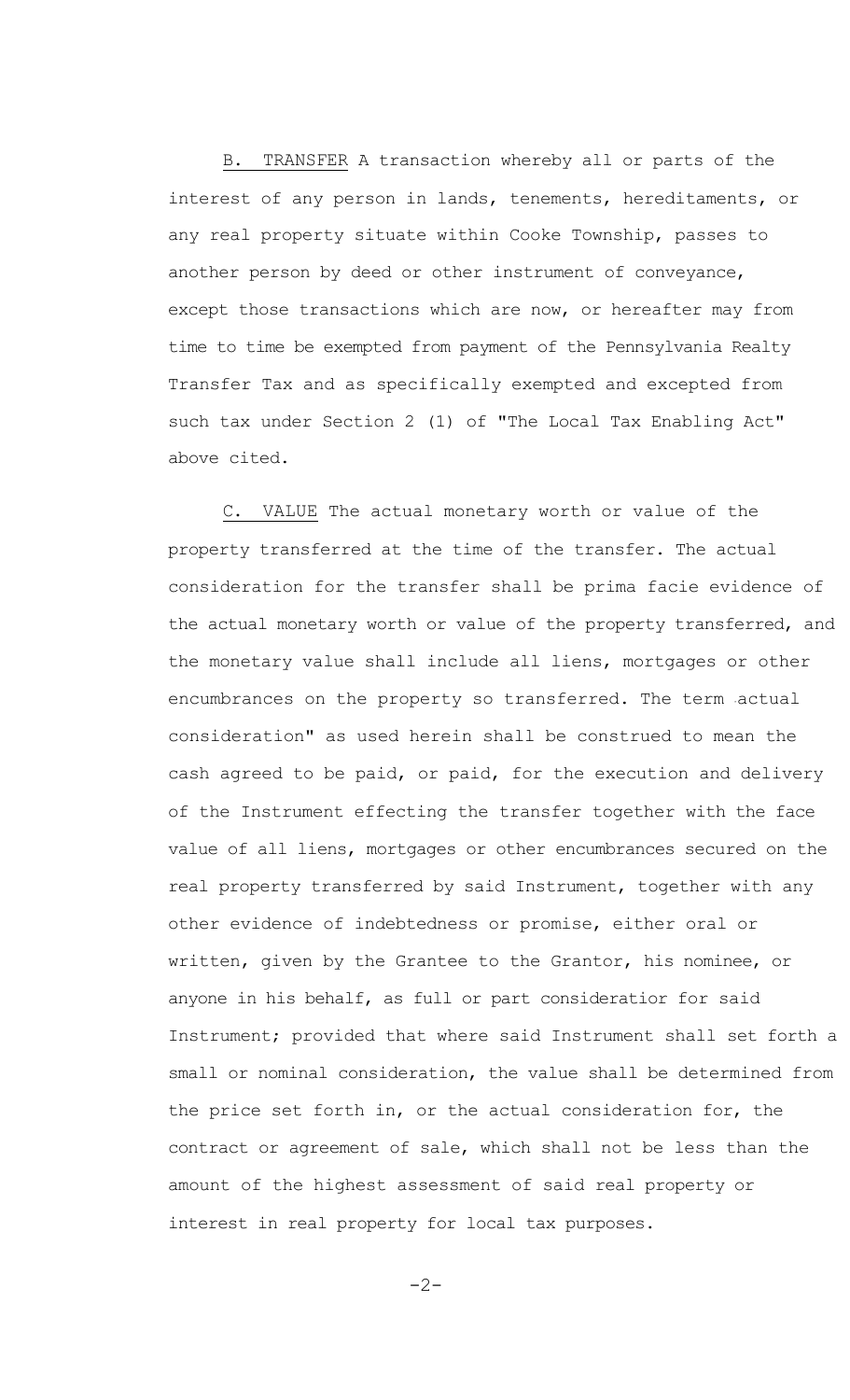SECTION 4. Where lands lying partly within the boundaries of CookeTownship, and partly without said boundaries are transferred, the tax herein imposed shall be calculated upon such portion of the value as shall be represented by the portion of such lands lying within the boundaries of Cooke Township, such apportionment of value to be evidenced by the affidavit or certificate of value hereinafter provided for, but shall in no event be less than the highest assessment of property within Cooke Township.

SECTION 5. The tax levied hereunder shall be due and payable and shall be paid by the grantor or transferor named in the Instrument of conveyance at the time of delivery of the said Instrument of transfer.

SECTION 6. Every Instrument of conveyance effecting a transfer of title to real property or interest therein, located in Cooke Township, shall set forth as part of said Instrument in full, complete and actual consideration for the transfer of real property described herein, or shall be accompanied by a certificate of any attorney-at-law or an affidavit executed by a responsible person connected with the transaction showing such connection and setting forth the true, full, complete and actual value thereof, and if the privilege of making such transfer is not taxable thereunder, the facts by reason of which such nontaxability exists.

SECTION 7. The payment of the tax imposed by this Ordinance shall be evidenced by a stamp impressed upon or affixed to every Instrument or deed of conveyance, and the Secretary of Cooke Township, or his or her agent, using such stamp shall indelibly write thereon his name, the amount of tax paid, and the date of payment.

$$
-3-
$$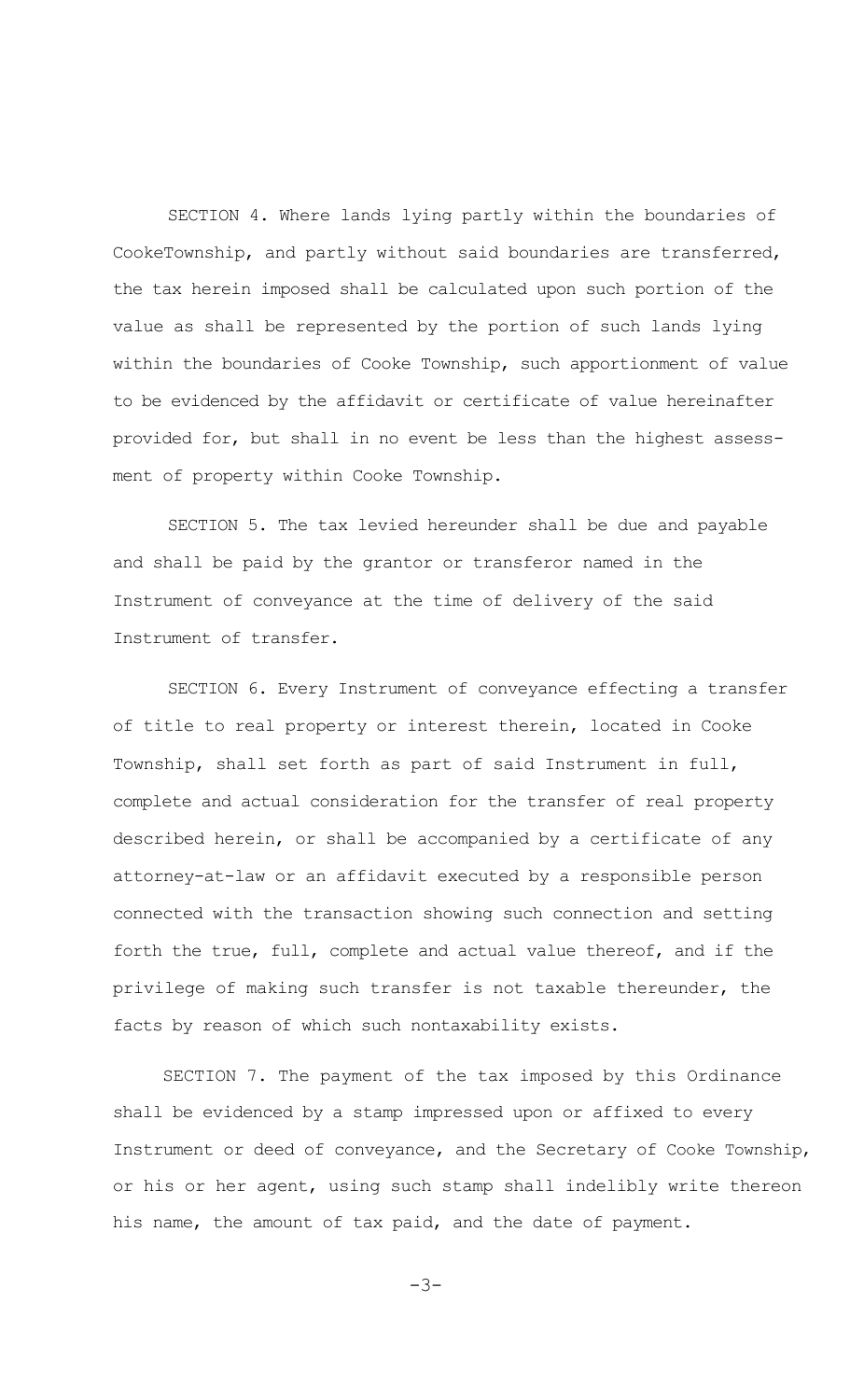SECTION 8. The Secretary of Cooke Township, for the time the tax is due and payable is hereby charged with the enforcement of the provisions of this Ordinance, and is hereby authorized and empowered to prescribe, adopt and enforce rules and regulations relating to the registration and notation of such transactions and the payments and receipt of such taxes and any other matter pertaining to the administration and enforcement of the provisions of this Ordinance.

SECTION 9. The Secretary of Cooke Township shall prescribe, prepare and furnish the stamp of metal or rubber, which shall clearly show that the tax assessed under this Ordinance has been paid. The said Secretary of Cooke Township may appoint one or more persons within or without the Township of Cooke, as agents to affix or impress said stamp mark and collect the tax imposed herein.

SECTION 10. All taxes imposed by this Ordinance which are not paid when due shall bear interest at the rate of one-half () of one (1%) per cent per month until paid. The tax when due and unpaid shall become a lien on the real property or interest in real property which is described in the Deed or Instrument of conveyance on which this tax is imposed and shall be collected as other debts of like character are collected. The Solicitor of Cooke Township is authorized to file a municipal or tax claim in the Court of Common Pleas of Cumberland County for the collection of any unpaid tax under this Ordinance.

SECTION 11. Any person who shall fail, neglect or refuse to comply with any of the terms or provisions of this Ordinance or of any regulation or requirement pursuant thereto and authorized

 $-4-$